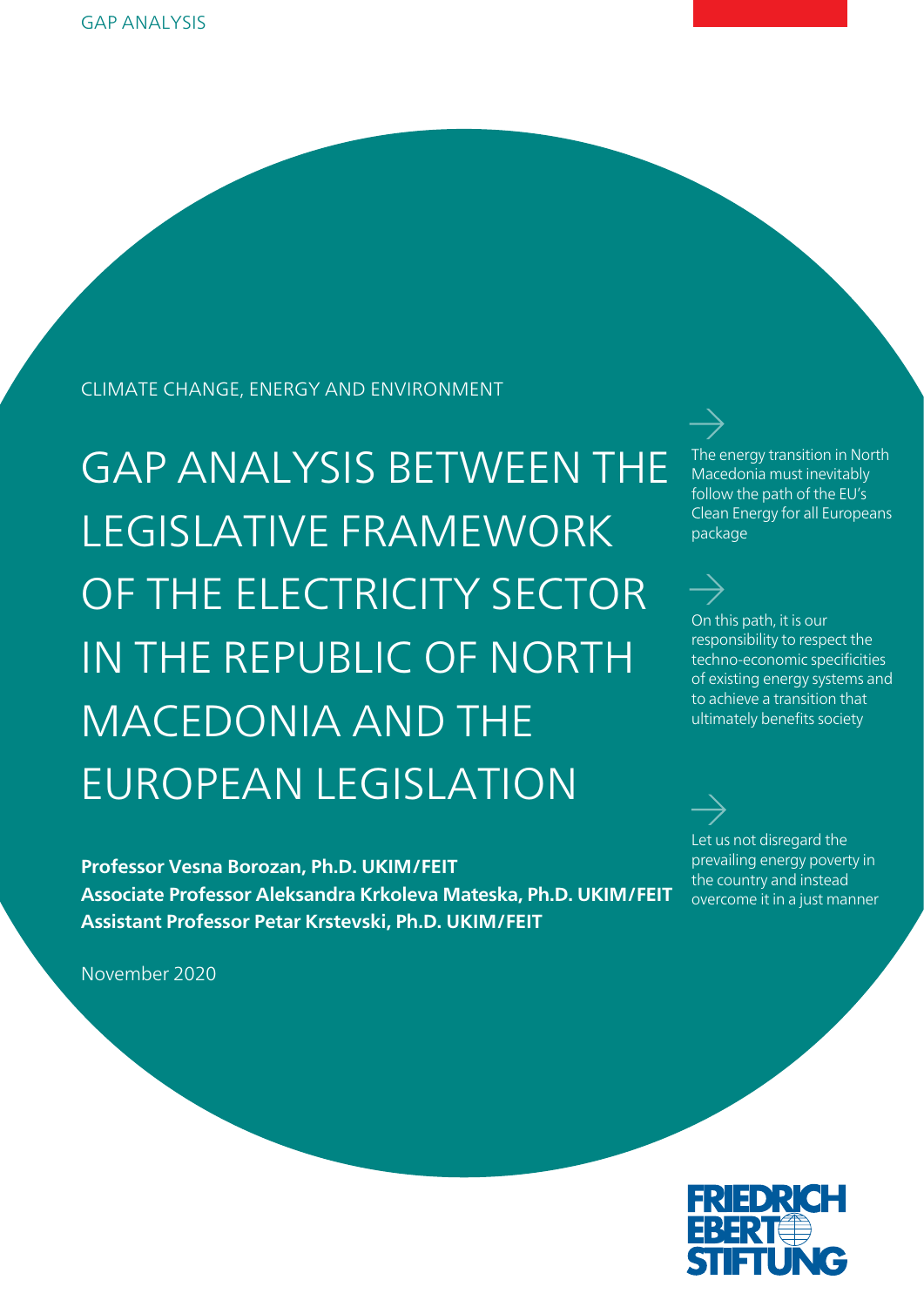## **ACKNOWLEDGEMENT**

The work of the authors is a part of the H2020 project CROSSBOW – CROSS BOrder management of variable renewable energies and storage units enabling a transnational Wholesale market (Grant No. 773430), which is a project funded by the European Union.







"Ss. Cyril and Methodius" University in Skopje **FACULTY OF ELECTRICAL ENGINEERING AND INFORMATION TECHNOLOGIES**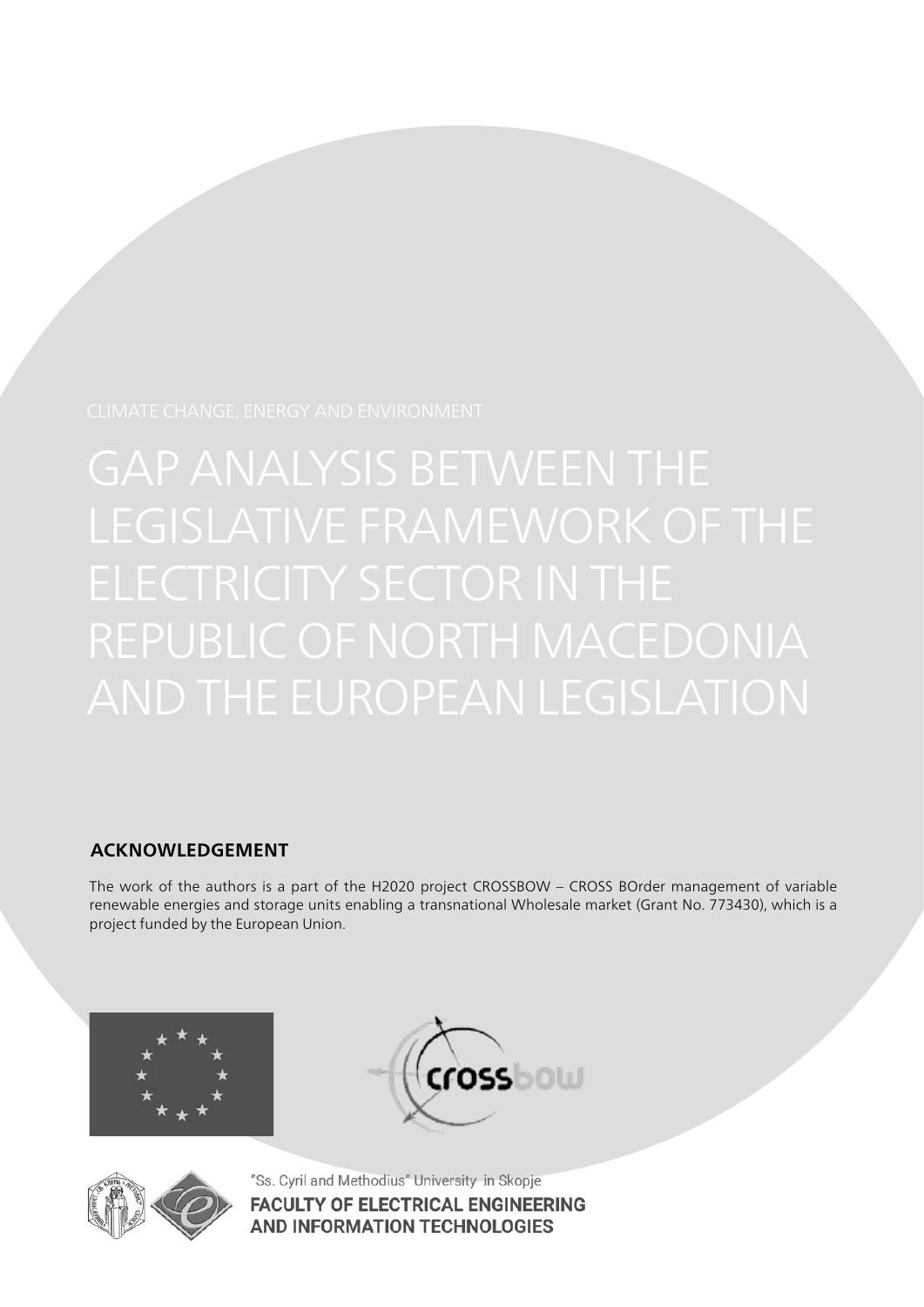# **CONTENTS**

| $\mathbf{1}$ | THE LEGAL AND INSTITUTIONAL                                                                                                   |  |
|--------------|-------------------------------------------------------------------------------------------------------------------------------|--|
| 1.1          |                                                                                                                               |  |
| 1.2          |                                                                                                                               |  |
| 1.3          |                                                                                                                               |  |
| 1.4          |                                                                                                                               |  |
| 2.           | <b>ANALYSIS OF THE ACHIEVEMENTS OF THE REPUBLIC OF</b><br><b>NORTH MACEDONIA IN THE INTRODUCTION OF EUROPEAN LEGISLATION9</b> |  |
| 2.1          |                                                                                                                               |  |
| 2.2          |                                                                                                                               |  |
| 2.3          |                                                                                                                               |  |
| 2.4          |                                                                                                                               |  |
| 2.5          |                                                                                                                               |  |
|              |                                                                                                                               |  |
|              |                                                                                                                               |  |

| <b>ICT</b><br>AC RO<br>YM<br>)N<br>()⊢ |  |
|----------------------------------------|--|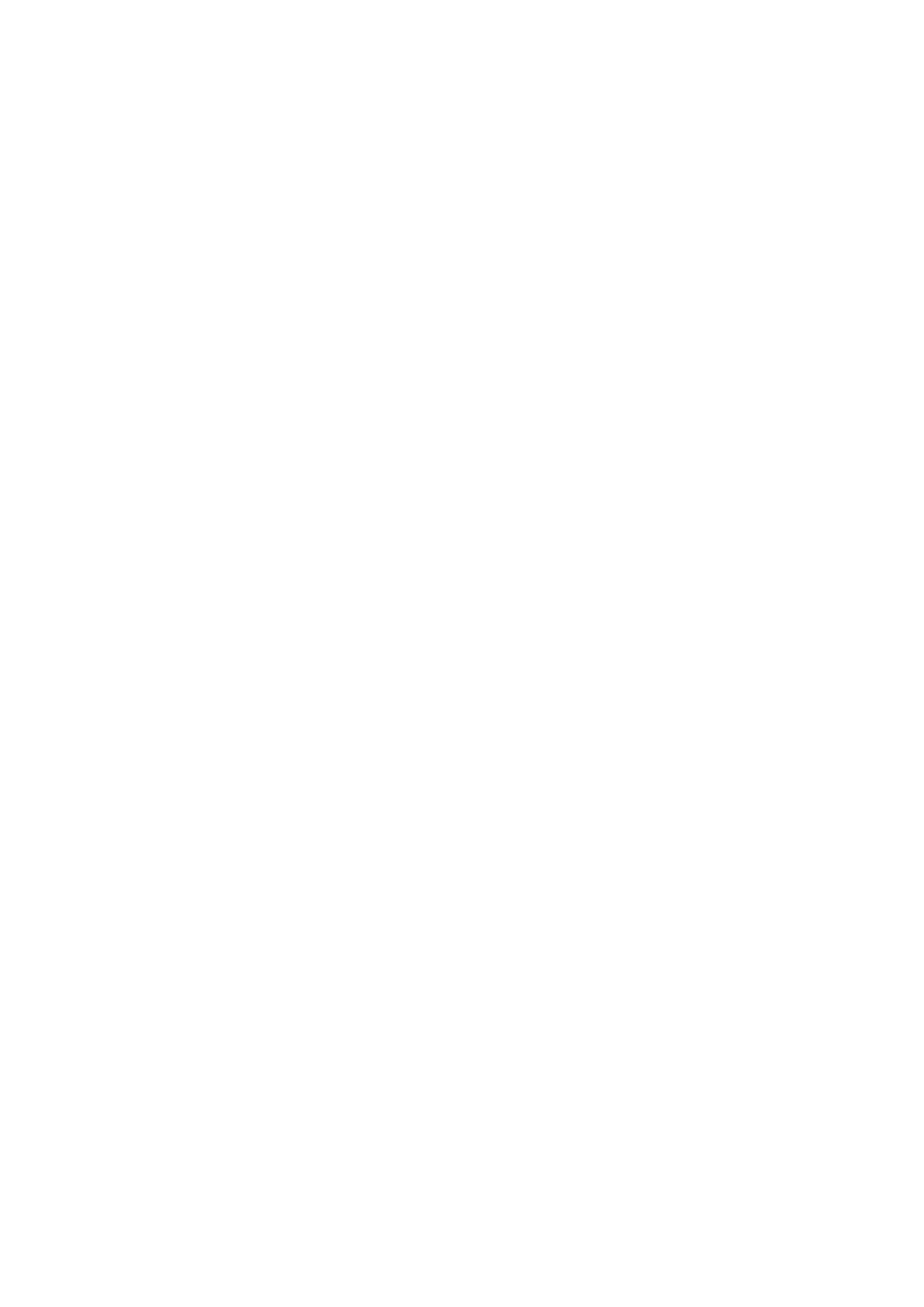## **INTRODUCTION**

Reforms in the energy sector which are instituted through the application of the Energy Community (EnC) legislation are not only a precondition for further harmonization with the European Union (EU) Law, but also represent a comprehensive process which is expected to help the development of an cost-effective and sustainable energy system. In fact, this process is an important segment of the preparations of the Republic of North Macedonia for the accession process to the European Union and in general, for the overall economic growth of the country. Considering the EU commitments for transition to low-carbon economy, reforms are indispensable, which, besides the development of the energy sector, are also focused on the process of decarbonisation of the economy and the impact of the industry and energy facilities on the environment and climate.

This publication consists of two parts, the former being a short version of the extensive analysis of legislation in the electricity sector in the Republic of North Macedonia, presented in the main publication titled "Legislative Framework of the Electricity Sector in the Republic of North Macedonia and its International Standing" [1]. In fact, the first part is a summary of the information contained in the mentioned publication, reflecting on texts and data from the same publication, focusing on electricity markets, energy efficiency, renewable energy sources (RES), environment and climate. Further on, that material is used for gap analysis of the national against the EnC target legislation, contained in the second part of this text. The goal of this text, which is an addendum to the main publication, is to provide a brief overview of the current situation, but also to draw a comparison of the accomplishments against the EnC and EU objectives. The overview of the state of affairs and of the objectives shall provide the groundwork for further monitoring of legislative changes in the pertinent areas, but also an overview of the country's progress towards fulfilment of objectives laid down in the EnC Treaty.

In addition to the EnC law and the respective legislation on electricity in the Republic of North Macedonia, the publication [1] contains an overview of the standing EU legislation from the Clean Energy for all Europeans Package (the Clean Energy Package). The gap analysis does not cover this piece of legislation, since it has been in force for a relatively short time, is not binding for the EnC Contracting Parties and is still not fully implemented in EU Member States either. Nevertheless, it is worth mentioning that our country was the first one among EnC Contracting Parties, without being driven by any strict legislative obligations, to develop a draft version of the integrated National Energy and Climate Plan (NECP), which is compliant with the requirements of the Governance Regulation from the Clean Energy Package. In October 2020, North Macedonia submitted its NECP to the EnC Secretariat for review and a further regional coordination. Following the received opinion from the Secretariat, the final adoption of this important strategic document is expected in the first half of 2021.

Another progressive step forward, outside the mandatory legislative framework of the EnC, has been made with the Decision of the Government of the Republic of North Macedonia from September 2020 to designate the National Operator of the Organised Electricity Market in North Macedonia – MEMO as the Nominated Electricity Market Operator (NEMO), in full compliance with the EU market Network Codes. This is another unique case of progress made by our country compared to the other EnC Contracting Parties.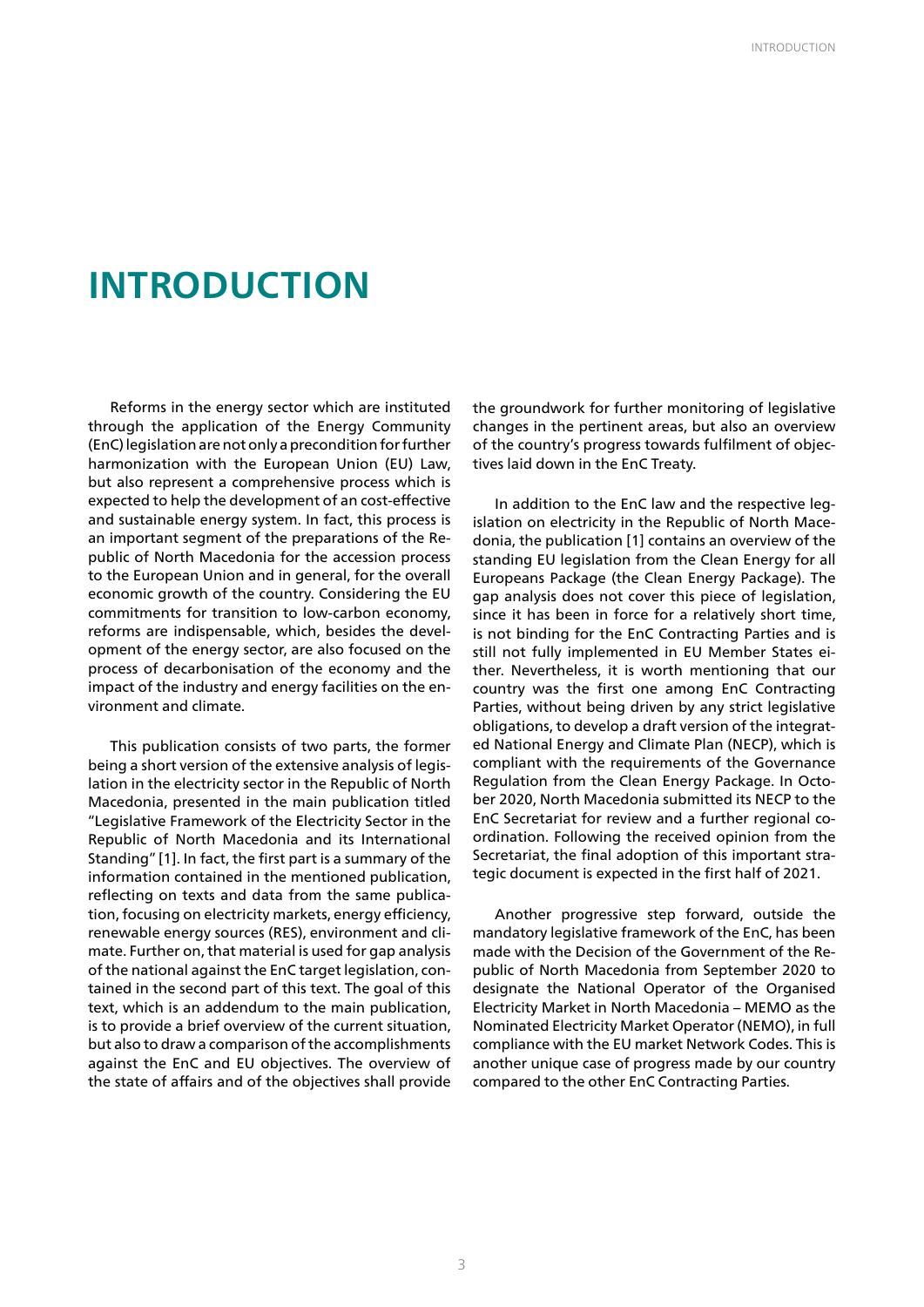## **1**

## **THE LEGAL AND INSTITUTIONAL FRAMEWORK OF NORTH MACEDONIA**

In compliance with the EnC Treaty, the Republic of North Macedonia is harmonizing its national legislation with the standing EnC law, comprised of relevant parts of the EU Law (*acquis communautaire*) in the following agreed areas of harmonisation: energy, competition, RES, energy efficiency, oil reserves, energy statistics, infrastructure, environment, and climate.

This chapter presents a short overview of the existing legislative framework and institutional setup of the Republic of North Macedonia in the areas of energy, energy efficiency, environment and climate which has been elaborated in detail in the main publication [1].

## **1.1. ENERGY**

The standing legislative framework as well as the strategic determinations of the EnC have been mainly incorporated in the **Energy Law** [2], adopted by the Parliament of the Republic of North Macedonia in May 2018. The Law stipulates the legal framework for the domestic energy sector, including electricity, gas and heating energy markets as well as the crude oil, petroleum derivatives and transport fuels market. The Law also regulates the provision of public services on electricity, gas and heating energy markets, as well as the rights and obligations of customers of energy and users of energy systems. Moreover, the Law also regulates the areas for use of RES, security of energy supply, status and competences of the Regulatory Commission for Energy and Water Services of the Republic of North Macedonia (ERC), construction of energy facilities and other issues in the field of energy. The Energy Law for the first time precisely defines the category - "vulnerable customer"-**1**, and stipulates the specific measures for fighting energy poverty**2**. With the view of operationalizing the Energy Law but also provisions from other laws which regulate energy-

1 Energy Law, Article 3 – Definitions, paragraph (1), line 58) "vulnerable customer" shall mean a household where a person resides to whom, due to his/her social condition and/or health condition, the right to use the network and/or the supply of electricity, natural gas or heat energy is given under special conditions

related areas, almost all the envisaged bylaws have already been adopted**3**.

Strategic documents have a particular relevance for the development of the country's energy policy. Thus forth, in January 2020 the Government adopted its **Strategy for Energy Development in the Republic of North Macedonia until 2040** [3]**.** This key document [3] further defines six strategic goals presented in Figure 1. These goals are mapped along the five energy pillars of the EU Energy Union [4], and their achievement is considered through three different scenarios, which are different in terms of the possibilities and manners of partial or full fulfilment of the indicative targets of the EnC and of the dynamics of achievement. The Strategy [3] provides a strategic roadmap, estimates the time frame and the responsible administrative body for implementation, while achievement of the targets is tracked through relevant indicators. The policies and strategic measures stipulated by the Strategy [3] have been aligned with the priorities laid down in the Energy Law [2].

The implementation of legislative provisions and of the energy policy in North Macedonia in general, is within the competence of several institutions and refers to various activities pertaining from the legislative framework [1]. The general overview of the institutional setup and competences of key institutions in the energy sector is presented in Figure 2.

As presented in Figure 2, the role of the **Government** in the energy sector is distinctive, especially for creating development policies, implementing the Energy Law and pertinent measures. The Government is responsible for adopting the Strategy for Energy Development, its Implementation Program, as well as the Annual Program for Reducing Energy Poverty. In addition, the Government has a significant role in establishing the criteria and conditions for declaring crisis situation, the manner of supplying electricity in crisis conditions, the manner of supplying certain

<sup>2</sup> Energy Law, Article 15 – Protection of vulnerable customers

<sup>3</sup> https://www.erc.org.mk/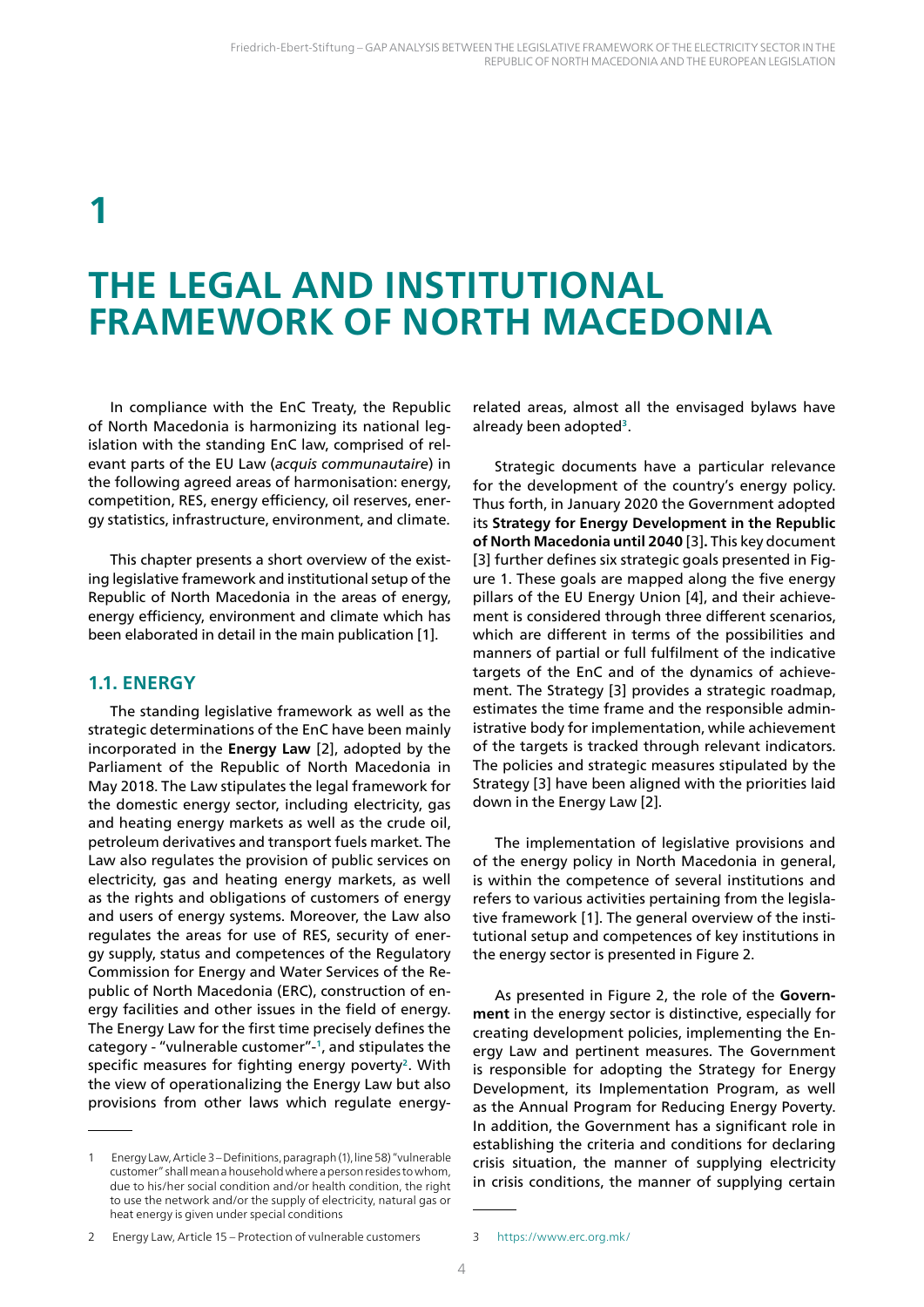types of energy in crisis situation, as well as the rights and obligations of license holders for energy-related activities, in accordance with the Law on Crisis Management. The Government is responsible for creating favourable conditions for incentivising investments in energy, stimulating competition as well as reducing energy poverty. Other line ministries are involved in the implementation of policies, of which the **Ministry of Economy** has the main role, with its Department on Energy. For purposes of providing support to the



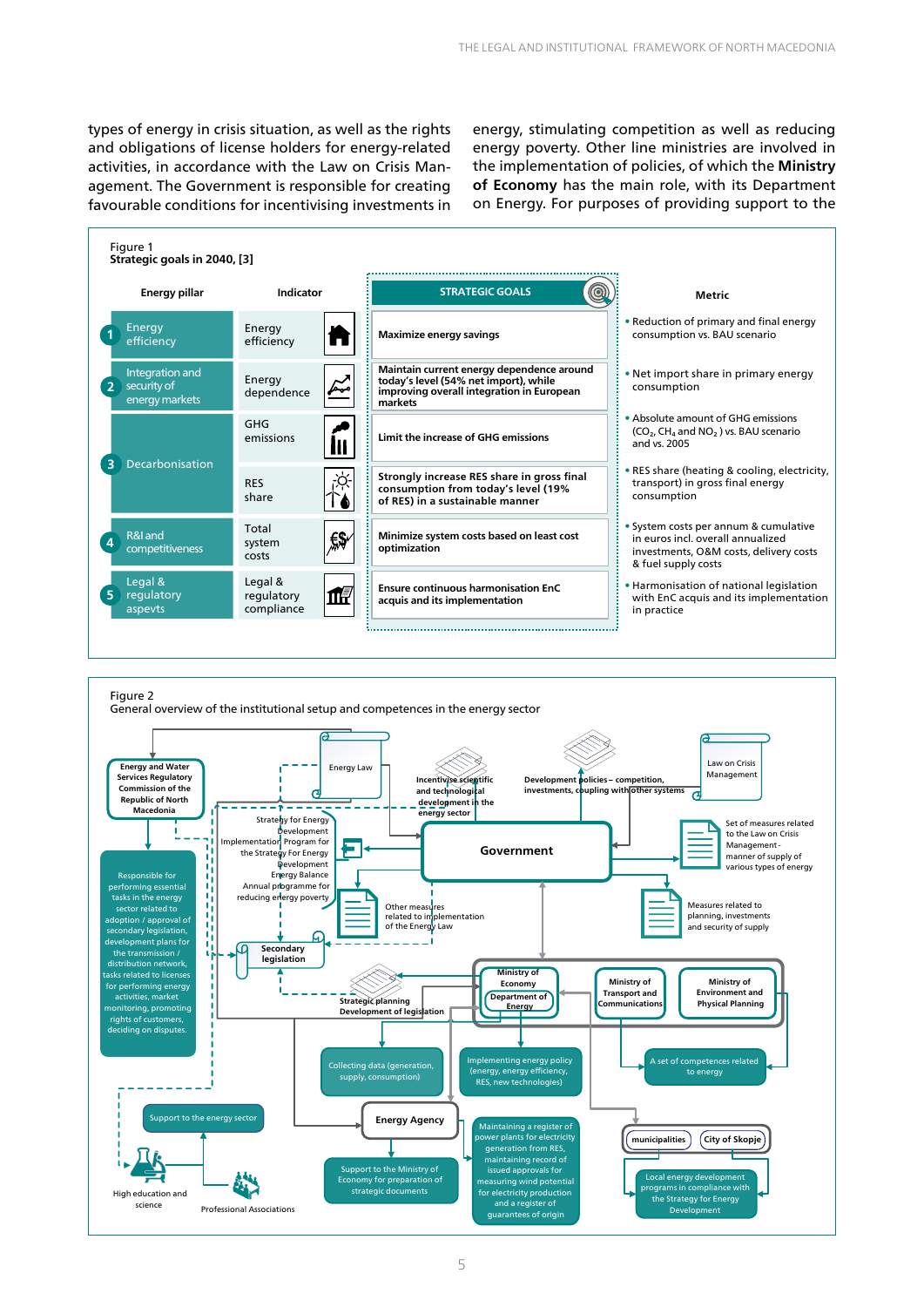Government in the implementation of the energy policy, the **Energy Agency of North Macedonia** is tasked with maintaining a register of power plants for electricity generation from RES as well as maintaining record of issued approvals for measuring wind potential for electricity production and a register of guarantees of origin**4**. **The local self-government units** have their role in the adoption and implementation of energy programs, in compliance with the Energy Development Strategy.

In response to the demands for appointing a single national energy regulatory authority for every Contacting Party, allocating new authorizations and responsibilities as well as improved transparency reflected in the target legislation of the EU and the EnC, the Energy Law [2] has strengthened the role and competences of the **ERC**.

Some of the most important competences of the ERC include: monitoring the functioning of energy markets, adopting regulations and tariff systems and adopting or approving methodologies for establishing tariffs for regulated energy activities, adopting methodologies and tariff systems for the supply of specific types of energy and/or energy sources for tariff customers, adopting decisions on prices and tariffs, approving grid codes adopted by respective energy system operators, adopting rules for electricity, heating energy and natural gas supply, adopting rules on the electricity and natural gas supply of last resort, adopting rules on the electricity market and rules on the natural gas market, deciding on requests for exemption from the obligation for third party access to energy systems or new interconnection gas lines, maintaining a register of preferential electricity producers and adopting a decision on granting status of preferential electricity producer, safeguarding and promoting rights of customers and users of energy systems, proposing measures for stimulating competition on energy markets, stipulating conditions, manner and procedure and adopting decisions for issuing, changing, transferring, suspending, seizure and termination of licenses for performing certain activities in the field of energy and monitoring their execution, approving development and construction plans of transmission and distribution systems and monitoring their implementation, deciding on disputes between entities performing regulated activities and their users, including cross-border disputes.

## **1.2. ENERGY EFFICIENCY**

The standing legislative framework of the EnC in the field of energy efficiency, including the Energy Efficiency Directive, the Directive on the energy performances of buildings, the Regulation on labelling of energy related products, and the Directive on co-design of energy related products has been transposed in the **Lаw on Energy Efficiency** [5] and in the secondary regulation adopted before this Law came into force in February 2020. The competences of institutions in the implementation and enforcement of legislative provisions are presented in Figure 3. It is important to mention that the majority of rulebooks [1] adopted before the Law was enacted, are still in force, however, the competent institutions should adopt new ones within relatively short deadlines. In order to respond to this challenge and to increase the capacities in the area of energy efficiency in the competent Ministry, donor assistance has already been arranged for drafting of secondary legislation which will define the mandatory support schemes (SS) of energy efficiency, as well as the manners of achieving the objectives determined by Article 7 of the Energy Efficiency Directive, [6].

**The National Energy Efficiency Action Plan (NEEAP)** is an important document for the establishment of series of measures for achieving measurable results within a three-year period. Until present, three NEEAPs have been adopted, and the fourth one is currently drafted for the 2020 – 2023 period, which is to be submitted to the Government until the end of 2020. It is expected to set new indicative energy efficiency targets, taking 2015 as the base year [7]. According to the third NEEAP, the estimated primary energy consumption in North Macedonia would reach 3,014 ktoe in 2020. This means that North Macedonia will maintain consumption of primary energy in line with the "individual consumption per capita", set for EnC Contracting Parties amounting to 3,270 ktoe [3].

### **1.3. ENVIRONMENT**

Environmental regulations cover several significant aspects, that is the assessment of environmental impact on certain projects, plans and programs on the environment, the quality of ambient air and limitation of emissions of certain pollutants from large combustion plants from the new or fully renovated fossil fuel plants. All of them have been transposed from several directives of the EU legislation into several laws and bylaws. Thus, Directive 2011/92/EU on the assessment of the effects of certain public and private projects on the environment [8], as well as Directive 2001/42/ЕC on the assessment of the effects of certain plans and programs on the environment, have been effectively transposed into the national

<sup>4</sup> Energy Law, Article 3 – Definitions, paragraph (1), line 10) "guarantee of origin" shall mean a document aimed at providing evidence to consumers that a particular share or a certain amount of energy is generated from renewable energy sources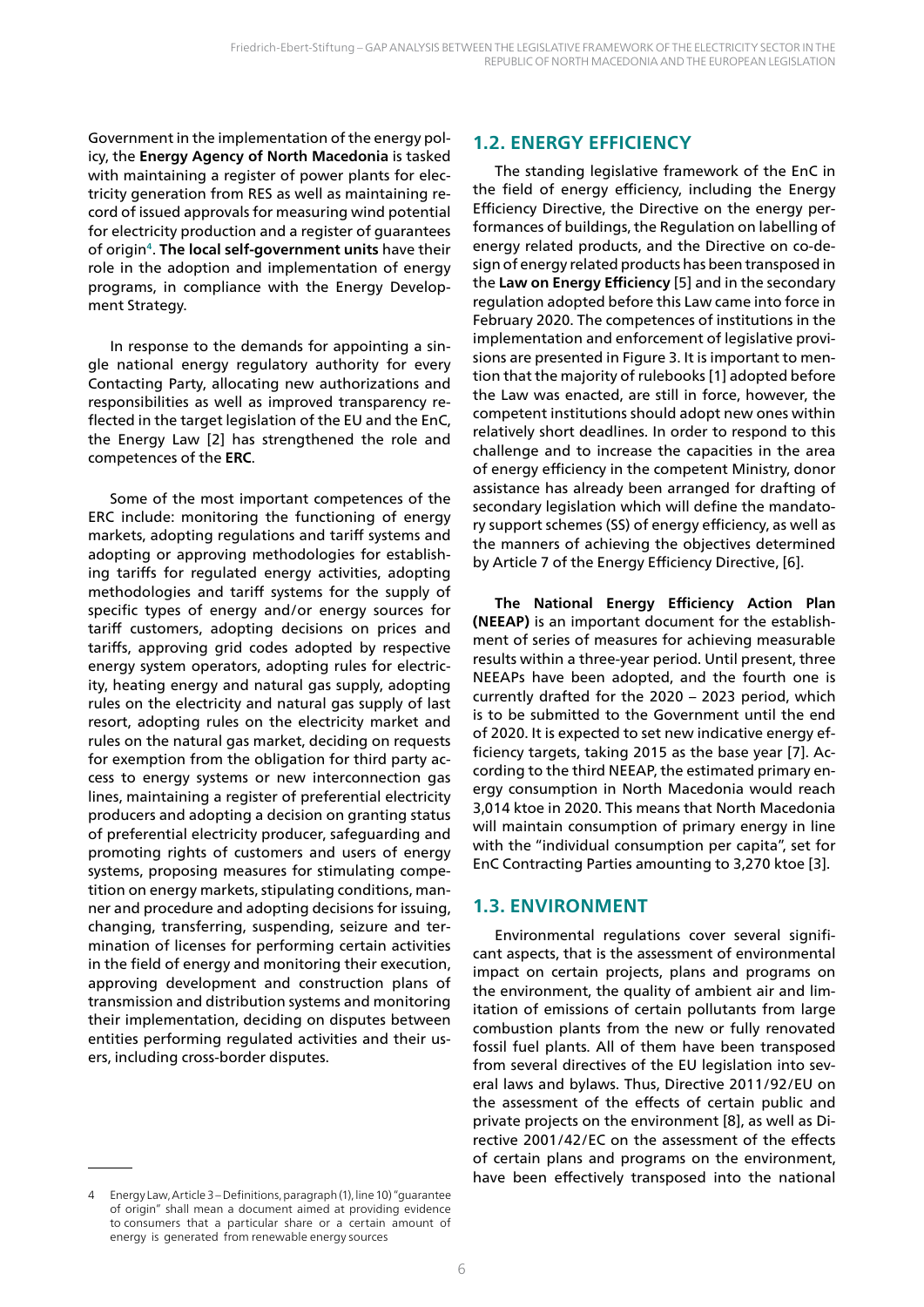

Law on the Environment<sup>5</sup> and its relevant bylaws. The amendments to Directive 2011/92/EU, introduced by Directive 2014/52/EU have not been transposed yet. **The Law on Ambient Air Quality<sup>6</sup> and the relevant** secondary regulations**7** have transposed Directive (EU) 2016/802 on the reducing content of a sulphur dioxide in certain liquid fuels.

Directive 2001/80/ЕC on the limitation of emissions of certain pollutants into the air from large combustion plants pertaining to the existing thermal power plants and the Directive 2010/75/EU on industrial emissions, which regulates the matter of construction of new plants on fossil fuels or fully renovated plants have been fully transposed through the **Rulebook on the limit values for the permissible levels of emissions and types of pollutants in the exhaust gases and vaporous emitted into the air from stationary**  sources<sup>8</sup>. The adoption of the new Law on Industrial Emissions has been delayed for the new 2020 – 2024 legislative period [8].

The responsible ministry for transposition and implementation of European law in the environmental area is the **Ministry of Environment and Physical Planning**, which besides implementing and enforcing laws in the environmental area, derives some of its competences from the relevant secondary legislation as well [1].

### **1.4. CLIMATE**

Relevant provisions concerning climate are, for the time being, only included in the **Law on Environment**, however, preparation is under way of a separate law on climate action which will enable transposition of the Regulation (EU) 525/2013 on the mechanisms for monitoring and reporting greenhouse gas (GHG) emissions. The Law on Environment also includes provisions related to the National inventory of anthropogenic GHG, but what is missing are provisions defining reporting competences and responsibilities, which is an important requirement for implementation of provisions from Regulation (EU) 525/2013. In this context, it is important to mention that as of 2000, North Macedonia has been preparing its GHG Inventory using the methodology of the Inter-governmental Panel on Climate Change (IPCC) from 1996 and 2006. The latest National inventory summary report was submitted to the United Nations Framework Convention on Climate Change in 2014, accompanied by the Third national climate change communication. Data on GHG emissions have been verified by the Macedonian Academy for Sciences and Arts (MANU). The Law on Environment provides the legal basis for preparation and adoption of a national climate change plan by the Government, which is expected to include

<sup>5</sup> Law on Environment, "Official Gazette of Republic of North Macedonia", no. 53/2005, 81/2005, 24/2007, 159/2008, 83/2009, 48/10, 124/10, 51/11, 123/12, 93/13, 42/14 and 44/15

<sup>6</sup> Law on Ambient Air Quality, Official Gazette of Republic of North Macedonia", no. 67/04, 92/07, 35/10, 47/11, 59/12 and 100/12, http:// www.moepp.gov.mk/?page\_id=16548

<sup>7</sup> http://www.moepp.gov.mk/?page\_id=16548

<sup>8</sup> Rulebook on the form and the content of the templates for submitting data for emissions in the ambient air from stationary sources, the manner and time period of data delivering, according to the capacity of the installation, the content and manner of keeping records for emissions in the ambient air "Official Gazette of Republic of North Macedonia", no 79/11 from 13.06.2011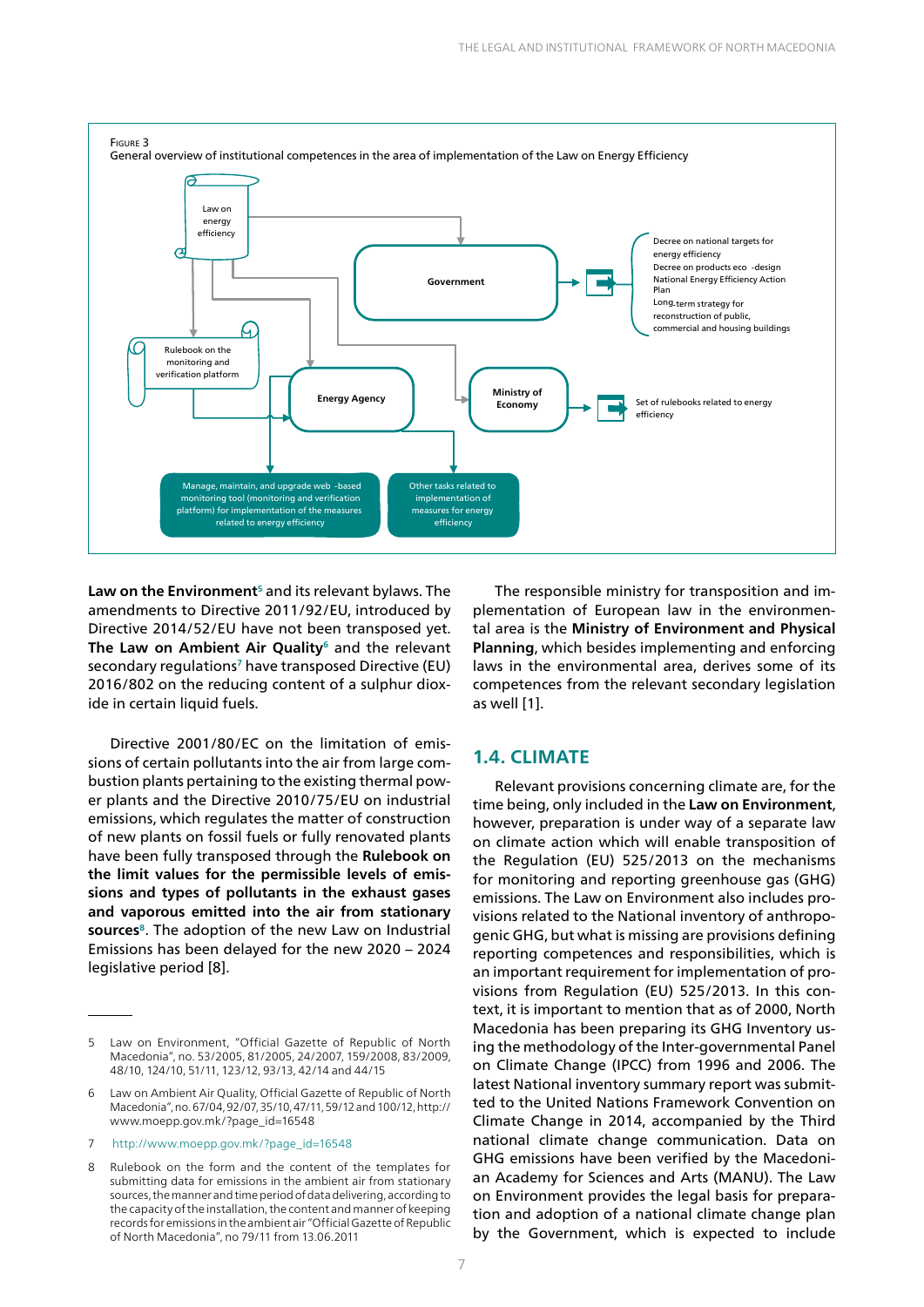GHG emissions projections as well as analysis for their abatement. Assessment of potentials and projections for mitigating emissions are part of every report sent to the United Nations Framework Convention on Climate Change since 2000, as well as the nationally determined contributions (NDCs).

Upon adoption of the recommendation of the EnC Ministerial Council in 2018 for preparation of mandatory integrated National Energy and Climate Action Plans (NECPs), North Macedonia has achieved significant accomplishments in this area. In other words,

NECPs, which cover ten year periods, starting from the 2021–2030 period are in fact a mechanism for achieving the targets and target percentage of the Governance Regulation [9]. This Regulation integrates all the legislative acts of the Clean Energy Package in a single action and underscores the importance of achieving the targets in the fields of energy and climate until 2030. This is why the fact that the Republic of North Macedonia is the first among the EnC Contracting Parties to submit its draft version of the NECP is an exceptionally significant step forward of the country towards intensifying national activities in the area of climate.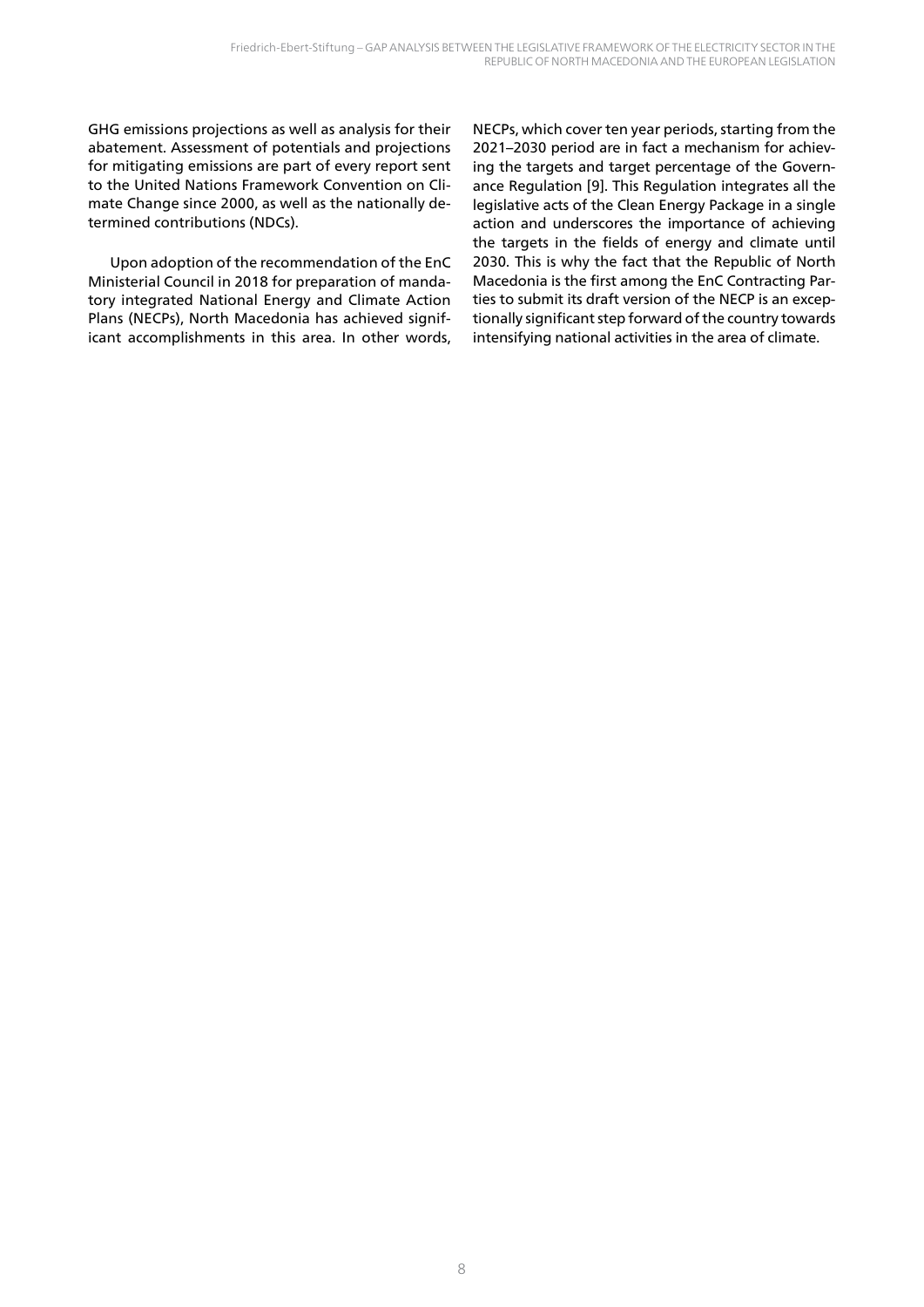# **2**

## **ANALYSIS OF THE ACHIEVEMENTS OF THE REPUBLIC OF NORTH MACEDONIA IN THE INTRODUCTION OF EUROPEAN LEGISLATION**

The detailed information in [1], as well as the brief overview from the previous chapter clearly indicates that the Energy Law [2] is the basis for implementing the robust reform process for transposition of the European law in the country's electricity sector. The implementation of this Law and the relevant secondary legislation adopted by competent state institutions puts North Macedonia among the EnC Contracting Parties which have transposed in their national legislation the Third Legislative Package on the EU internal electricity and natural gas market (the Third Package). Further in this chapter, an overview is presented of the most relevant bylaws and other documents which further define the legislative will in the areas of direct relevance for this text – the electricity market, tapping of RES and energy efficiency. It also makes reference to the main structural and institutional reforms and other activities, implemented with a view to harmonising the provisions of the latest Energy Law [2].

### **2.1. ELECTRICITY MARKET**

Figure 4 presents part of the legislative acts adopted or approved by relevant institutions, which enable the more significant reform achievements related to the implementation of European legislation.

One of the key requirements introduced by the Third Package was met with the implementation of the Law on Energy and the finalization of the ownership unbundling of the transmission system operator (TSO) - MEPSO. Moreover the certification process of MEPSO as a TSO was completed successfully. The extended competences of the ERC and the implementation of the Third Package has enabled ERC to apply for membership in the working bodies of ACER and thus to contribute to the further advancement of the work of ERC.

Figure 4 presents yet another essential step which contributes to the process of implementation of Market Network Codes, which is the establishment of a National operator of the organised electricity market in North Macedonia – МЕМО, which is an

exceptional achievement among EnC Contracting Parties. Even more important is that in September 2020, by Government decision, МЕМО was designated as the Nominated Electricity Market Operator (NEMO), in line with the Market Network Codes of the EU. In fact, our country is the first of the EnC Contracting Parties to have implemented such a decision**9**. Although the process of establishment of organized electricity market was prolonged for a certain period, during 2019 and 2020, MEMO undertook series of activities for the establishment of the first organized electricity market (the day-ahead and intraday market) in North Macedonia, and for its coupling with neighbouring markets into a single electricity market of the EU**<sup>10</sup>** [10]. These activities are steps towards achieving the European Electricity Market Target Model, for which "as a unique case among all Contracting Parties, the EU network codes adopted thus far by the EnC in the electricity sector**<sup>11</sup>** become directly applicable in the legislation of North Macedonia, in accordance with the Law on Energy, without the need for their formal transposition into a separate legal act." [8]

Upon adoption of the Energy Law and of series of bylaws described in detail in [1], the wholesale and retail electricity market were completely transformed. Figure 5 presents a general picture of the achievements made.

<sup>9</sup> "North Macedonia becomes first Contracting Party to designate market operator in line with EU CACM", https://www.energycommunity.org/news/Energy-Community-News/2020/09/14.html

<sup>10</sup> MEPSO, that is MEMO, has signed Memoranda of Understanding on market coupling with Bulgaria, and Albania, and in 2020 it was also negotiating with Greece. The market coupling of the day ahead market between North Macedonia and Bulgaria has been projected for 2022, http://memo.mk/Public/Post.aspx?id=32fafd22-eba3- 4fc4-be0b-1223e7f41500

<sup>11</sup> These network codes are included in detail in section 3.5 of [1]. However, the EU Regulation 2016/1447 establishing a network code on requirements for grid connection of high voltage direct current systems is not taken into consideration, as such power systems are not implemented in the Republic of North Macedonia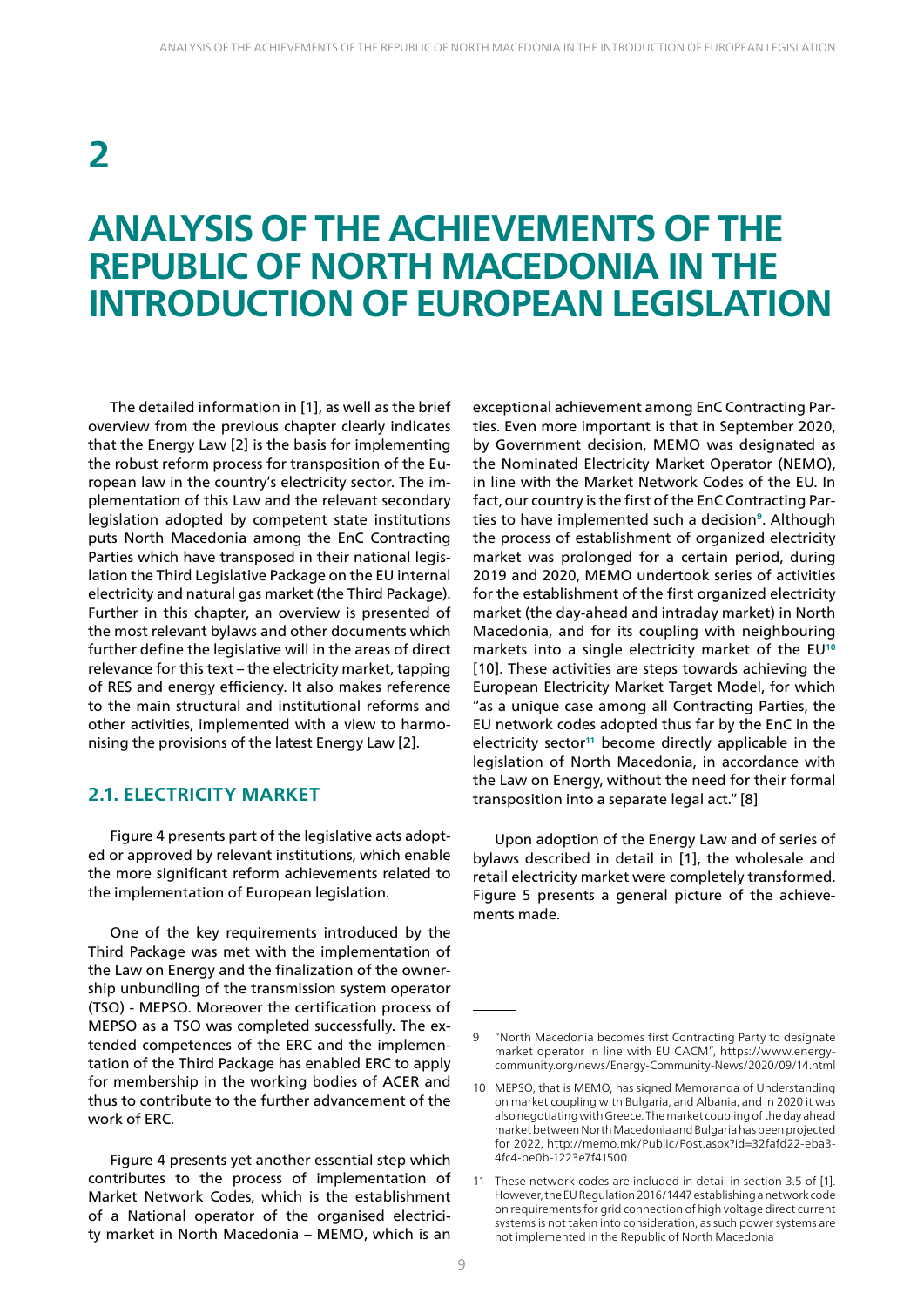

#### Figure 5

Achievements and processes in relation to electricity market liberalization processes



According to the assessment of the level of the application of EnC legislation in North Macedonia [8], the estimate is that all the actions taken for implementation of the Energy Law and the development and adoption of secondary legislation, above all through the expertise of the ERC, has led to the establishment of "advanced model of electricity market with high level of openness". [8] Nevertheless, **the process of**  **alignment with the EU law is not complete yet, since the challenges for EnC Contracting Parties are renewed with every new development of the European legislation** [1]. Therefore, **it may be well expected that the transposition of acts from the new package, the Clean Energy Package, and of the other Network Codes of the EU will be soon introduced in the EnC legislation.**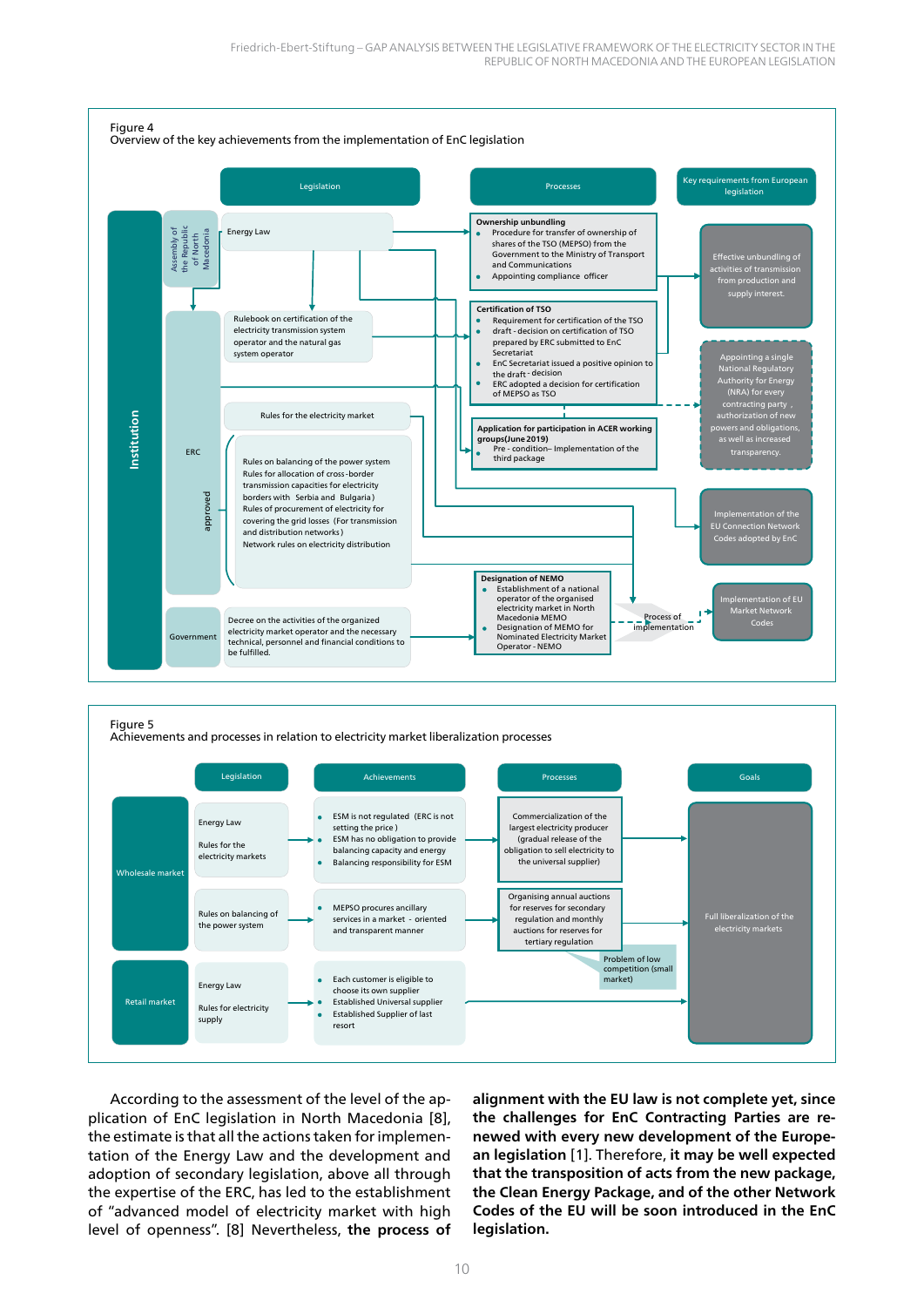Table 1 presents a summary of achievements made in the area of electricity markets and in the area of security of supply, which is closely connected to the integration of electricity markets. According to the 2020 European Commission Report on the Republic of North Macedonia, the roadmap for electricity market coupling with Bulgaria is awaiting for conditions to be fulfilled and for the establishment of an organized electricity market. This report also denotes that the independence of ERC is obstructed by political interference.

## **2.2. RENEWABLE ENERGY SOURCES**

According to the detailed overview [1] the adoption of the Energy Law [2] brought about significant changes in the area of RES, with a view to increasing electricity generation from renewables and introducing SSs for RES in accordance with the Guidelines on state aid for environmental protection and energy 2014 - 2020 of the European Commission [11] and guidelines issued by the EnC Secretariat [12]. The most significant changes refer to the introduction of

Feed-in Premiums (FIPs), as SS along with the already existing Feed-in Tariffs (FITs). Moreover, for the first time customers have the possibility to install photovoltaics and other systems for electricity production for own consumption, and for the surplus of generated electricity to be fed into the grid.

Figure 6 below presents the acts adopted by competent institutions, the application of which facilitates the processes for introduction of FIPs, innovations to FIPs and regulating in full the implementation of power plants for electricity generation from RES. The end objective of these processes is increasing electricity generation from RES, but also reducing subsidies for electricity generation from RES by way of applying competitive bidding procedures in the process of awarding the status of preferential producer.

Experience with the use of FIPs so far has shown that this SS enables venture of technologies for producing electricity from RES. Further development of this area not only depends on the introduction of FIPs but also on the development of competitive electricity market, and on the gradual introduction of balancing

| Area                      | Process /adopted acts                                                                                                                                                          | <b>Status</b> |
|---------------------------|--------------------------------------------------------------------------------------------------------------------------------------------------------------------------------|---------------|
|                           | TSO is unbundled and certified                                                                                                                                                 |               |
|                           | DSO is legally and functionally unbundled                                                                                                                                      |               |
|                           | MEMO is established                                                                                                                                                            |               |
|                           | MEMO is designated as NEMO                                                                                                                                                     |               |
|                           | ERC is established and is independent                                                                                                                                          |               |
|                           | Organised market (day ahead and intraday) is functional                                                                                                                        |               |
| <b>Electricity market</b> | New Electricity market rules are adopted                                                                                                                                       |               |
|                           | Rules on balancing the power system are adopted                                                                                                                                |               |
|                           | Wholesale market is liberalised                                                                                                                                                |               |
|                           | Retail market is liberalised                                                                                                                                                   |               |
|                           | Universal supplier is elected through competitive bidding procedure                                                                                                            |               |
|                           | Supplier of last resort is elected through competitive bidding procedure                                                                                                       |               |
|                           | Network rules for transmission adopted along with the group of EU Network Codes on<br>connection                                                                               |               |
|                           | <b>Energy Strategy adopted</b>                                                                                                                                                 |               |
|                           | Program for implementation of the Energy Strategy adopted                                                                                                                      |               |
|                           | Annual program for protection of vulnerable energy customers adopted (the program for 2020<br>is adopted, the one for the next year is adopted at the end of the running year) |               |
| Security of supply        | Planning energy balance adopted (the one for 2020 is adopted, the one for the next year is<br>adopted at the end of the running year)                                          |               |
|                           | Participation in the regional office for auction of transmission capacities                                                                                                    |               |
|                           | Coupling of electricity market with Bulgaria                                                                                                                                   |               |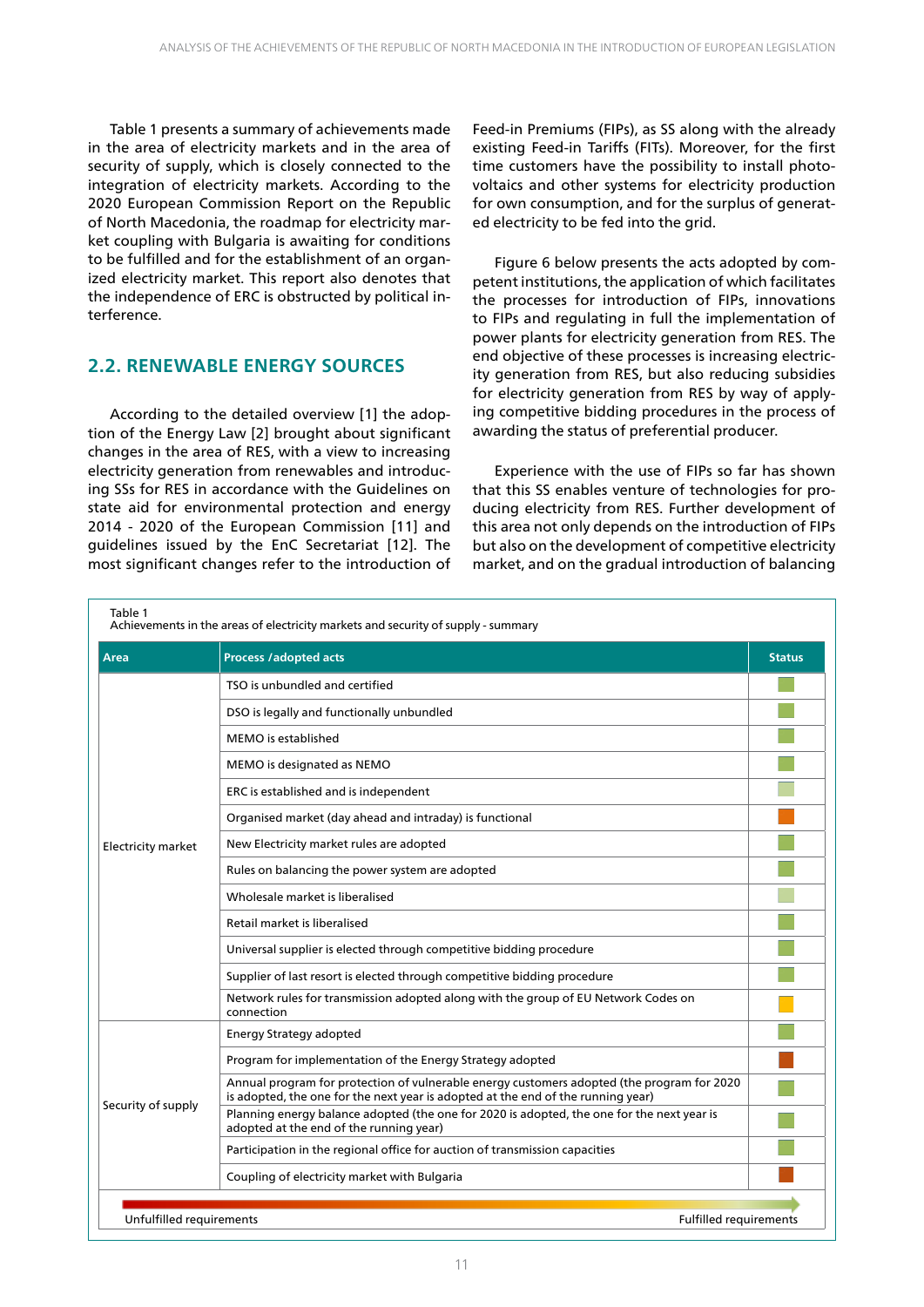

responsibility for preferential electricity producers. In addition the processes of coupling of markets in the region and the introduction of cross-border mechanisms for utilizing renewable energy ought to give a positive impulse for using RES for electricity production.

## **2.3. ENERGY EFFICIENCY**

Similar to the Energy Law [2], the Law on Energy Efficiency [5] is also harmonized with the binding requirements of the adopted EnC legislation. Nevertheless, the complete implementation of the Law necessitates adoption of series of bylaws, that are to enable transposition of the remaining EU regulations related to energy efficiency. As described in the previous chapter, preparations were already initiated for adoption of this new secondary legislation. This process requires strengthened capacities of the Ministry of Economy which is responsible for this area. Namely, it is the lack of capacities in the Ministry which is identified as one of the barriers for enhancing the process of adoption of these necessary acts. With a view to utilizing RES and improving energy efficiency, the Ministry of Economy has adopted Annual program for promoting RES and energy efficiency in households for 2018 and 2019.

According to information presented in [1], and in the previous chapter, the adoption of NEEAP is relevant for the establishment of measures for achieving measurable results in energy efficiency in a given three year period. In fact, assessment of achievements in this area was conducted based on the report on the third NEEAP [13] submitted to EnC Secretariat. It is important to note that the degree of overall implementation of standing EnC law on 1 November 2019 was 49%, while according to the latest report of the EnC Secretariat [14] of 1 November 2020, the degree of implementation was 58%. The specifics per certain segments in the area of energy efficiency are presented in Figure 7.

According to [3], consumption of primary energy was reduced, resulting from the increased import of electricity and petroleum products, but also to some extent due to the application of measures for increasing energy efficiency and use of RES.

As mentioned in the previous chapter, the fourth NEEAP for the 2020 – 2023 period, which is expected to set forth new energy efficiency targets, is to be adopted by the Government by the end of 2020.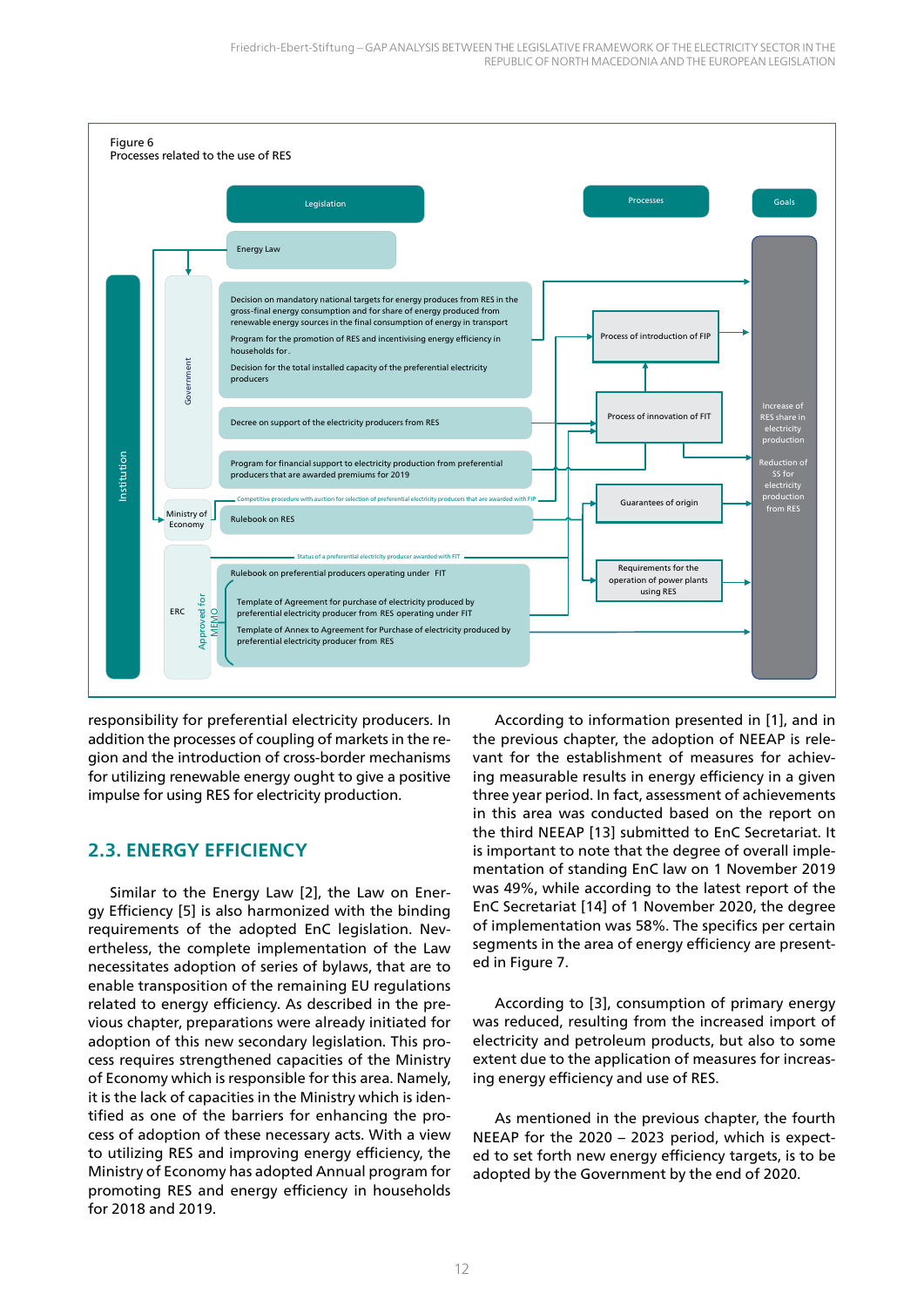

### **2.4. ENVIRONMENT**

The previous chapter but also the publication [1], presents an overview of the transposed directives, mainly in the Law on Environment, Law on Quality of Ambient Air, the Rulebook on the limit values for the permissible levels of emissions and types of pollutants in the exhaust gases and vaporous emitted into the air from stationary sources, and in the relevant bylaws.

As indicated in [1], the country adopted a National Emission Reduction Plan for large combustion plants in April 2017, whose implementation began on 1 January 2018. It is very important to mention, in this context, that there are no large combustion plants under the opt-out regime in North Macedonia as provided for by the Directive 2001/80/ЕC on limitation of emissions of certain pollutants into the air from large combustion plants and Directive 2010/75/EU on industrial emissions due to the limitation of their lifespan [8]. Moreover, the country is meeting its reporting obligations on pollutants by submitting the relevant information to the European Environment Agency<sup>13</sup> [8].

Figure 8 presents an overview of the degree of implementation in the area of environment, from the latest report of the EnC Secretariat [14], expressed by appropriate environmental indicators.



12 https://energy-community.org/implementation/North\_ Macedonia.html

- 13 https://www.eea.europa.eu/
- 14 https://energy-community.org/implementation/North\_ Macedonia.html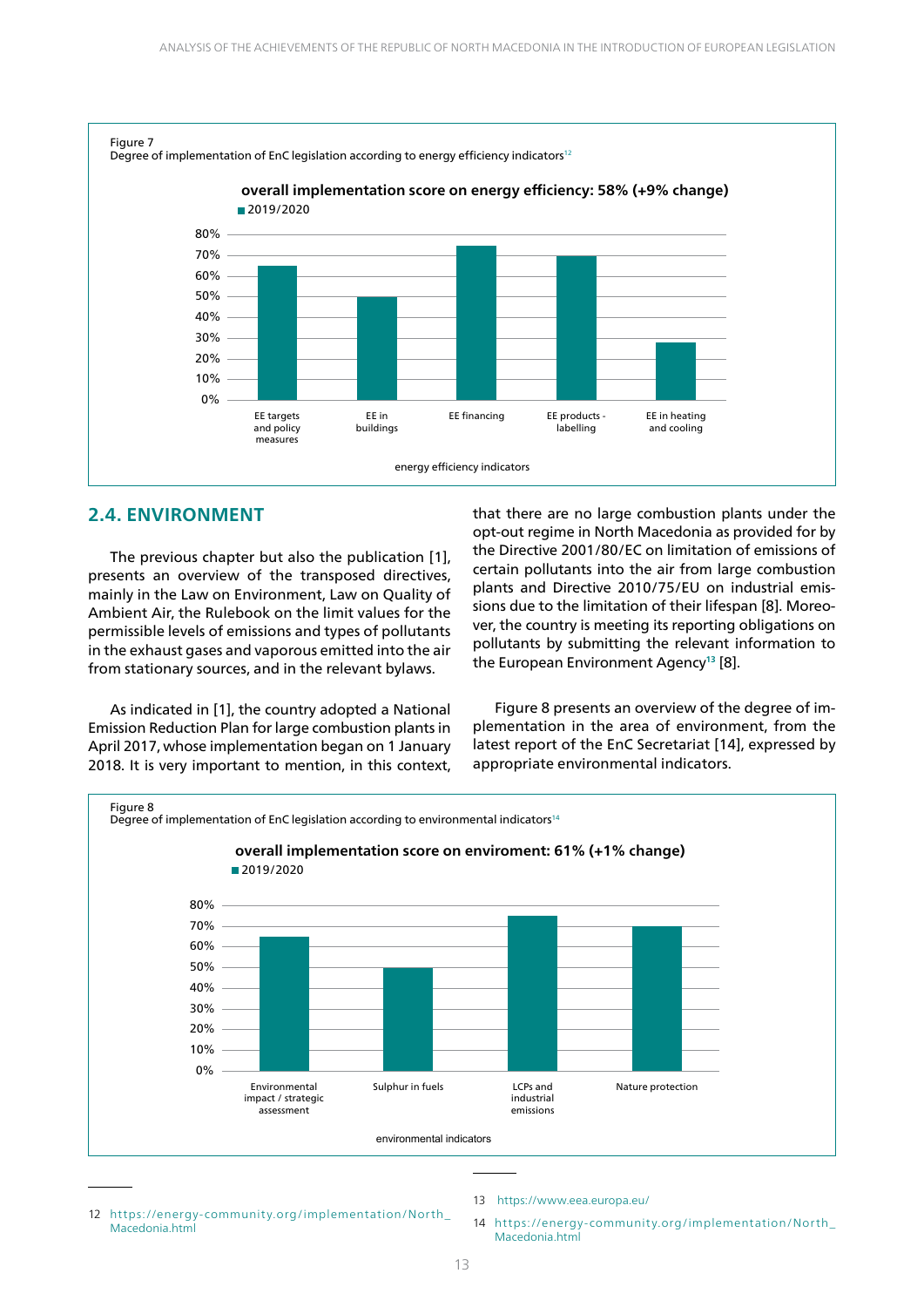It is an obligation of the Republic of North Macedonia to transpose Directive 2014/52/EU, which introduce amendments to the already transposed Directive 2011/92/EU. The obligations also include adoption of a new law on industrial emissions, but this has been delayed for the new 2020 – 2024 legislative period [8].

## **2.5. CLIMATE**

Based on the information in [1] and on data about the degree of implementation of relevant EnC legislation in the climate area**15**, the Republic of North Macedonia has noted progress in the area. For the time being, only the Law on Environment contains provisions concerning climate. The preparation of a separate Law on Climate Action including the transposition of the Regulation (EU) 525/2013 on the mechanisms for monitoring and reporting GHG emissions is in its final stage and is expected to be adopted by the end of 2020. With a view to implementing the essential elements of the Regulation (EU) 525/2013, our country already prepared an assessment, considering also the requirements for establishing legal and institutional pre-requisites. According to the assessment, the country needs to take further activities in relation to the Inventory of GHGs, the policies and projections for mitigating climate change, and the adaptation policies and measures provided for by the Regulation.**<sup>16</sup>**

Information presented in [1] indicate that the Law on Environment provides the legal basis for preparation and adoption of a National plan on climate change by the Government, which is in relation to the obligation to adopt low-carbon development strategies. The plan is expected to contain projections on GHG

emissions and analysis for their reduction. The work on a long-term strategy on climate action already began and is expected to be finalised in the end in 2020. In addition, the Communication strategy and action plan on climate change**17** adopted in 2014, envisage integration of climate priorities in the country's development plans and in work plans of relevant departments, by strengthening databases and of the analytical and institutional capacities of the states' key institutions.

A particularly significant accomplishment in this area is the preparation of the draft-version of the NECP. It is important to mention that Republic of North Macedonia is the first among the Contracting Parties to have met this requirement. Consultations are under way with the other EnC Contracting Parties and some neighbouring EU Member States. The EnC Secretariat has already published its opinion on the draft-version of NECP of North Macedonia, denoting that the Plan provides a solid foundation for finalisation of the NECP, and provides directions for improvement of certain parts of the Plan**18**. The regional approach and cooperation are of utmost relevance for certain areas elaborated in the NECP, such as integration of energy markets, cross-border mechanisms for renewable energy deployment and trade, risks and security threats in energy networks and critical energy infrastructures and transportation. As already presented in [1], the NECP is expected to adopt straightforward plans and specific budgets for research and innovations in climate and energy, promoting competition and problems related to energy poverty. According to the latest EnC Secretariat report [14], progress has been achieved with the degree of implementation of the EnC law by 32% compared to the previous year, which can be seen in Figure 9.



- 17 http://www.moepp.gov.mk/?page\_id=368
- 18 https://energy-community.org/news/Energy-Community-News/2020/11/24.html
- 15 https://www.energy-community.org/implementation/North\_ Macedonia/CLIM.html

19 https://energy-community.org/implementation/North\_ Macedonia html

<sup>16</sup> http://www.moepp.gov.mk/?page\_id=4749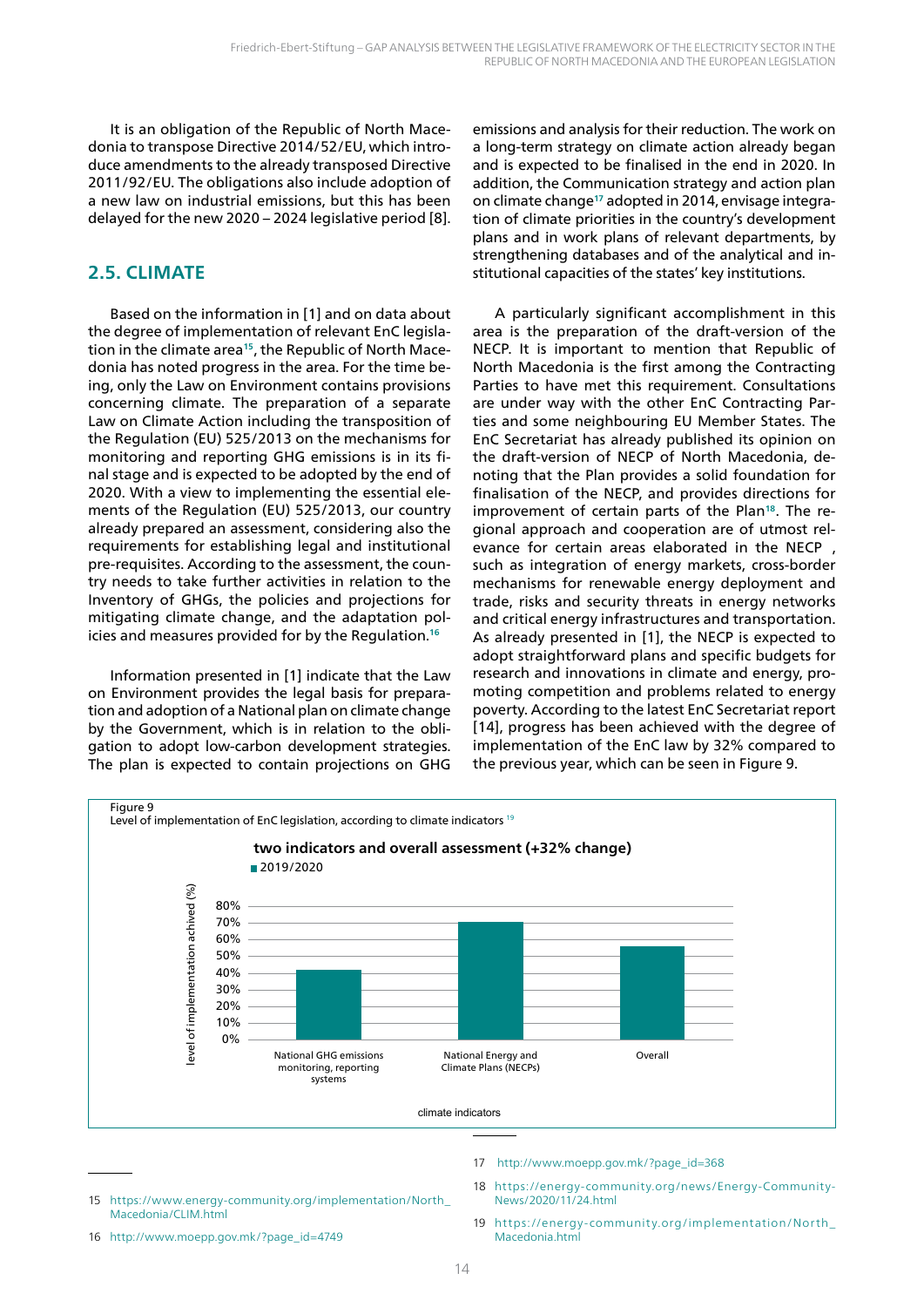### **REFERENCES**

- [1] V. Borozan, A. Krkoleva Mateska, P Krstevski, "Legislative Framework of the Electricity Sector in the Republic of North Macedonia and its International Standing", Friedrich-Ebert-Stiftung (FES), Skopje, November 2020, ISBN 978-9989-109-96-6
- [2] Energy Law, Official Gazette of Republic of North Macedonia, no. 96/18 and 96/19, http://www.erc.org.mk/pages.aspx?id=8
- [3] Strategy for Energy Development of the Republic of North Macedonia until 2040, Official Gazette of the Republic of North Macedonia, no. 25/20, http://www.economy.gov.mk/doc/2759
- [4] PARLIAMENT, THE COUNCIL, THE EUROPEAN ECONOMIC AND SOCIAL COMMITTEE, THE COMMITTEE OF THE REGIONS AND THE EUROPEAN INVESTMENT BANK A Framework Strategy for a Resilient Energy Union with a Forward-Looking Climate Change Policy, COM/2015/080, 25 February 2015, https://eur-lex.europa. eu/legal-content/EN/TXT/?uri=COM %3A2015%3A80%3AFIN
- [5] Law on Energy Efficiency, Official Gazette of the Republic of North Macedonia, no. 32/20, http://www.economy.gov.mk/doc/2766
- [6] DIRECTIVE (EU) 2018/2002 OF THE EUROPEAN PARLIAMENT AND OF THE COUNCIL of 11 December 2018 amending Directive 2012/27/EU on energy efficiency (Text with EEA relevance), 11 December 2018, https://ec.europa.eu/energy/topics/energy-strategy/clean-energy-all-europeans\_en#documents
- [7] Ministry of Economy of the Republic of North Macedonia, Fourth Annual Report Under the Energy Efficiency Directive, June 2020, https://www.energy-community.org/implementation/North\_ Macedonia/reporting.html
- [8] Energy Community Secretariat, "Assessment of the Application of Community Law in a Third Country – North Macedonia", For the purpose of participation of the Energy and Water Services Regulatory Commission of North Macedonia in Working Groups of the Agency for the Cooperation of Energy Regulators, 28 January 2020"
- [9] Regulation (EU) 2018/1999 of the European Parliament and of the Council of 11 December 2018 on the Governance of the Energy Union and Climate Action, amending Regulations (EC) No 663/2009 and (EC) No 715/2009 of the European Parliament and of the Council, Directives 94/22/EC, 98/70/EC, 2009/31/EC, 2009/73/ EC, 2010/31/EU, 2012/27/EU and 2013/30/EU of the European Parliament and of the Council, Council Directives 2009/119/EC and (EU) 2015/652 and repealing Regulation (EU) No 525/2013 of the European Parliament and of the Council (Text with EEA relevance.), 11 December 2018, https://ec.europa.eu/energy/topics/ energy-strategy/clean-energy-all-europeans\_en#documents
- [10] ANNUAL REPORT of the Energy and Water Services Regulatory Commission of the Republic of North Macedonia for 2018, April 2019, https://www.erc.org.mk/pages.aspx?id=18
- [11] European Commission, "Guidelines on State aid for environmental protection and energy 2014-2020", Official Journal of the European Union 2014/C 200/01
- [12] Energy Community Secretariat, "Policy Guidelines on the Reform of the Support Schemes for Promotion of Energy from Renewable Sources", PG 05/ 2015.
- [13] The Third National Action Plan on Energy Efficiency until 2020, https://www.energy-community.org/implementation/North\_ Macedonia html
- [14] Energy Community Secretariat, "2020 Annual Implementation Report", November 2020, https://www.energy-community.org/ implementation/IR2020.html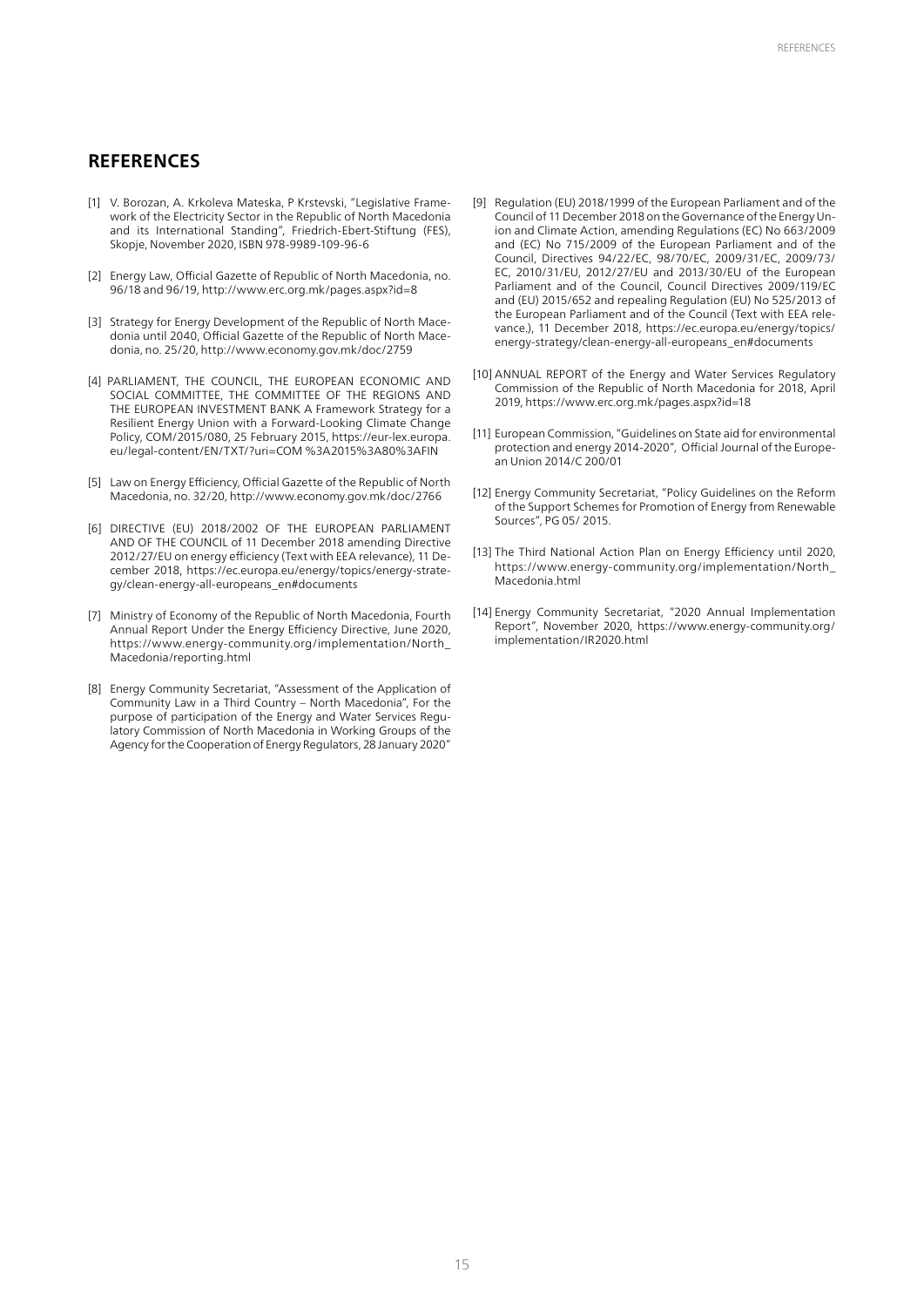## LIST OF ACRONYMS

| ACER                    | European Union Agency for the Cooperation of<br><b>Energy Regulators</b>                     |  |  |
|-------------------------|----------------------------------------------------------------------------------------------|--|--|
| Clean Energy<br>Package | Winter Package of EU legislation on energy and<br>climate, or Clean Energy for all Europeans |  |  |
| EnC                     | <b>Energy Community</b>                                                                      |  |  |
| ERC                     | Regulatory Commission for Energy and Water<br>Services of the Republic of North Macedonia    |  |  |
| ESM                     | Power Plants of North Macedonia                                                              |  |  |
| EU                      | European Union                                                                               |  |  |
| <b>FIP</b>              | Feed-in Premium                                                                              |  |  |
| FIT                     | Feed-in Tariff                                                                               |  |  |
| GHG                     | Greenhouse Gases                                                                             |  |  |
| <b>IPCC</b>             | Intergovernmental Panel on Climate Change                                                    |  |  |
| MANU                    | Macedonian Academy of Sciences and Arts                                                      |  |  |
| <b>MEMO</b>             | National Operator of the Organised Electricity<br>Market in North Macedonia                  |  |  |
| <b>MEPSO</b>            | North Macedonian Electricity Transmission Sys-<br>tem Operator                               |  |  |
| <b>NDCs</b>             | Nationally Determined Contributions                                                          |  |  |
| <b>NECP</b>             | National Energy and Climate Action Plan                                                      |  |  |
| <b>NEEAP</b>            | National Energy Efficiency Action Plan                                                       |  |  |
| <b>NEMO</b>             | Nominated Electricity Market Operator                                                        |  |  |
| <b>RES</b>              | Renewable Energy Sources                                                                     |  |  |
| SS                      | Support Schemes                                                                              |  |  |
| Third Pa-<br>ckage      | Third legislative package for the internal electri-<br>city and gas markets of the EU        |  |  |
| <b>TSO</b>              | <b>Transmission System Operator</b>                                                          |  |  |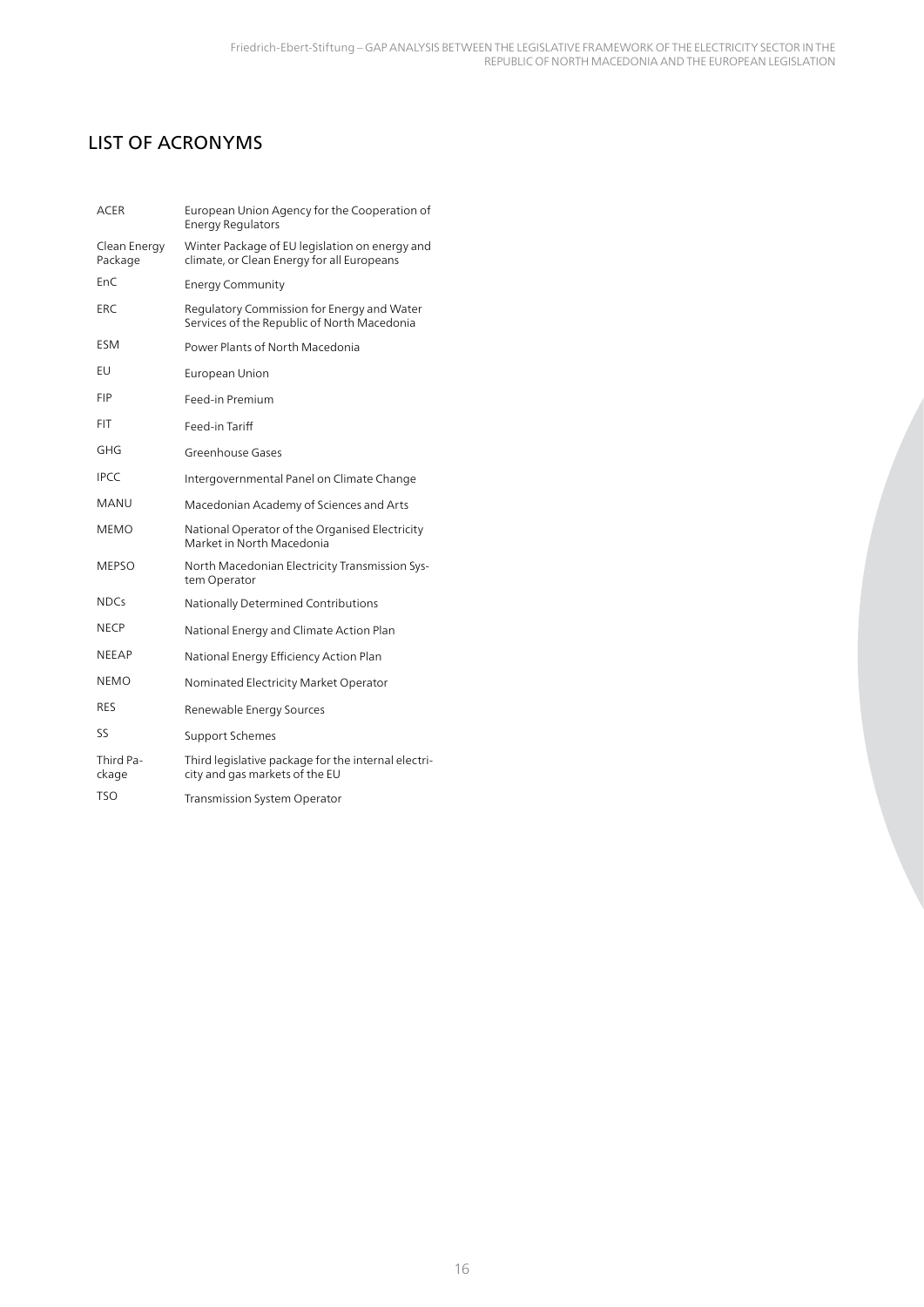### **AUTHORS**



**Vesna Borozan** is a Professor of Power Systems at Ss. Cyril and Methodius University in Skopje, Faculty of Electrical Engineering and Information Technologies (UKIM/FEIT). She received her PhD in 1996 from the University of Belgrade. She was a Postdoctoral Fellow at North Carolina State University in 1997, Visiting Professor at Pontificia Universidad Catolica de Chile in 1999, and Honorary Professor at Vienna University of Technology in 2010 - 2012. Prof. Borozan was an MP during the mandate

period 2002 - 2006 and the Ambassador to the Republic of Austria, Slovak Republic, and Japan from 2006 to 2010.

In her career, besides the numerous scientific publications and professional studies, she notably had a leading role in the initial restructuring of the energy sector in North Macedonia and in the negotiations on signing the Energy Community Treaty in 2005. Since then, her efforts to encourage the energy transition in North Macedonia, as well as the South East Europe regional market integration, are constantly present in her research and educational work. Currently, Prof. Borozan is the leader of the UKIM/FEIT team in the EU Horizon 2020 CROSSBOW Project.

## **IMPRINT**

Friedrich-Ebert-Stiftung Office Skopje bul. 8 September 2/2-5 1000 Skopje, Republic of North Macedonia

Responsible: Eva Ellereit, Director Phone.: +389 2 3093-181

**www.fes-skopje.org** Contact: **contact@fes-skopje.org**

FREDRICH EBERT **FTUNG** 

The views expressed in this publication are not necessarily those of the Friedrich-Ebert-Stiftung or of the organization for which the authors work. Commercial use of all media published by the Friedrich-Ebert-Stiftung (FES) is not permitted without the written consent of the FES.

Translation: Natalija Kunovska Cingarska

Design and print:





#### **Aleksandra Krkoleva Mateska** is associate professor at the Ss Cyril and

Methodius University in Skopje, Faculty of Electrical Engineering and Information Technologies (UKIM/FEIT). She works in the field of power systems, focusing on Smart Grids, renewable sources integration in distribution grids and Microgrids, electricity markets and regulation related to these areas. She has had a number of study visits to other universities, including at the University of Manchester, UK, University of

Rostock, Germany, National Technical University in Athens, Greece. She is an author and co-author of more than sixty research papers. She has participated in several research projects financed by various programs of the European Commission as a member of the UKIM/FEIT team. She is a member of IEEE and CIGRE.



**Petar Krstevsk**i is an assistant professor at the Ss Cyril and Methodius University in Skopje, Faculty of Electrical Engineering and Information Technologies (UKIM/FEIT). He works in the field of power systems and his research interests include the regional integration of electricity markets and ancillary services markets, cross-border coordination of power system operation, market integration of renewable generation, and the regulation related to these areas. He has actively participated in multiple

international projects financed by the European Commission as well as the Kingdom of Norway, notably SEETSOC and CROSSBOW, as well as several national studies in his areas of expertise. In 2016, he concluded a study visit at the consultancy company THEMA in Oslo, Norway, where he worked on analyses of the electricity markets in South East Europe. He is the author or co-author of more than forty research papers.